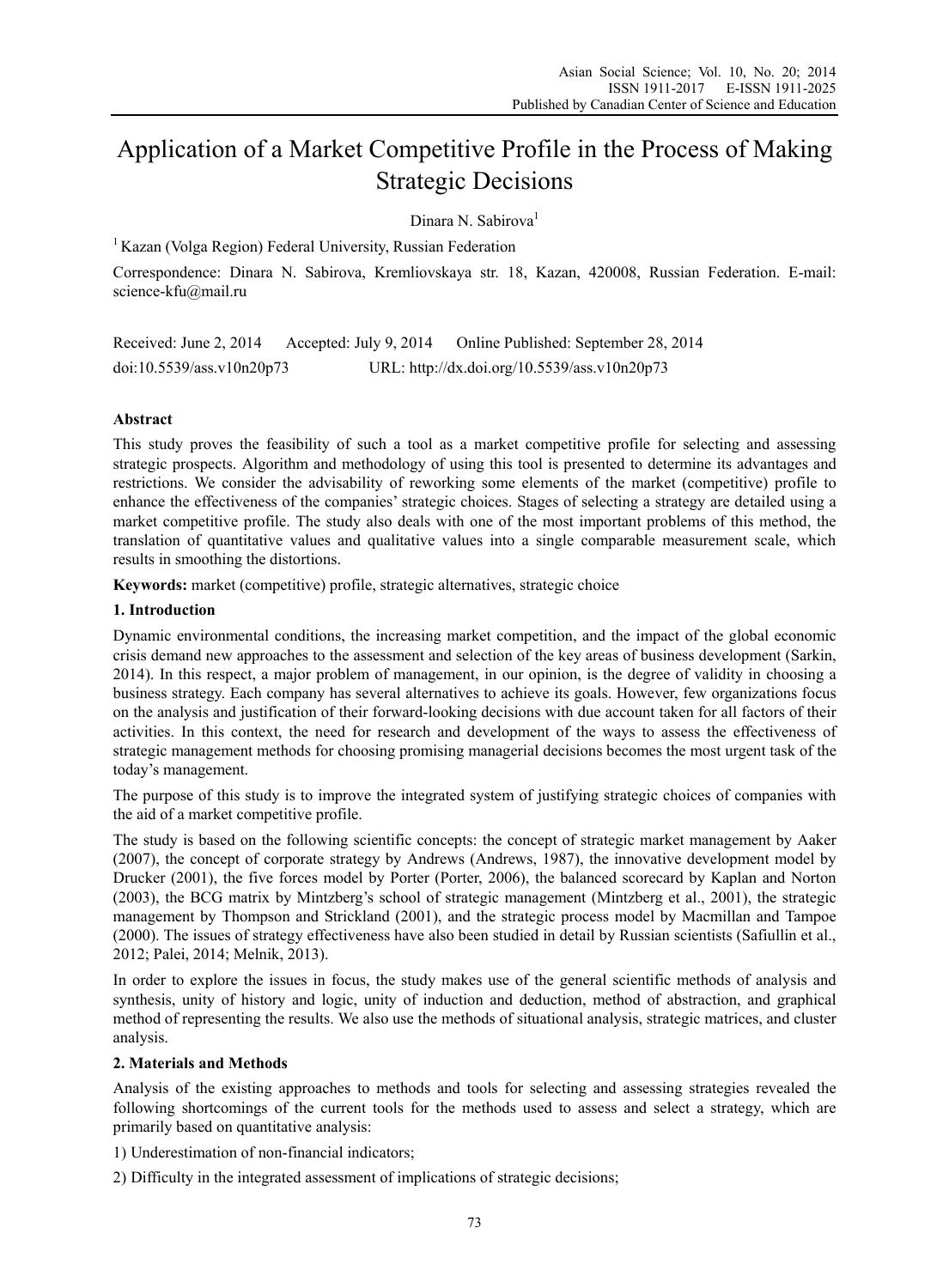- 3) Calculations based on past performance and studies;
- 4) Insufficient consideration given to the business value factor.

Applying the system tools with predominantly qualitative indicators for assessing the strategic decisions also has significant limitations associated with the presence of subjectivism, i.e. it does not allow for objective assessment and selection from a number of alternatives. In this case, the effectiveness of this strategic choice also seems questionable.

The shortcomings of the traditionally used strategic choice tools can be remedied either through combining the existing methods or through complementing them with a number of new ones in order to enhance the strategic choice effectiveness. Given the above, we reworked such tool as a market (competitive) profile on the basis of the theoretical analysis, which stands in this study as a synthesis of the methods of the economic indicator systems (balanced scorecard) and the methods of situational analysis (Hamel, 2002). This allows for a combination of qualitative and quantitative methods to determine the competitive ability of a company and identify its "strategic reserves". The objective of this tool is to ensure a balance between market demand and actual capabilities of the company, to obtain necessary information for choosing the best strategic alternatives. The novelty of the said approach to using this tool is shown in Figure 1.



Figure 1. Novelty of using the market (competitive) profile tool

#### **3. Results**

The use of this tool is based on a theoretical analysis of the shortcomings of existing tools. Let us consider the element-by-element application of the proposed strategic choice concept.

We proceed from the premise of available predetermined and formulated strategic alternatives. In addition to the developed strategic alternatives, we consider a mandatory "status quo" alternative that takes into account the progress of the situation in the case where the company does not implement innovations, maintains the current state of its operations, and does not take active steps to change its current position (Birkinshaw, 2006). It is advisable to assess the key parameters with account taken for both quantitative and qualitative indicators (Dodgson, 2008).

Upon assessing the key parameters of strategic alternatives within the framework of the chosen method, the values of the key parameters are written to the profile table in quantitative and qualitative terms (Bagautdinova, 2014).

It should be noted that one of the most important problems of the proposed method is translating the quantitative values and qualitative values into a single comparable measurement scale, which should result in smoothing the distortions. We propose to split the scope of quantitative values of each attribute into several intervals and assign qualitative characteristic values to each of the intervals. The length of the interval is determined by **Eq. 1**:

$$
d = \frac{x_{\text{max}} - x_{\text{min}}}{k} \tag{1}
$$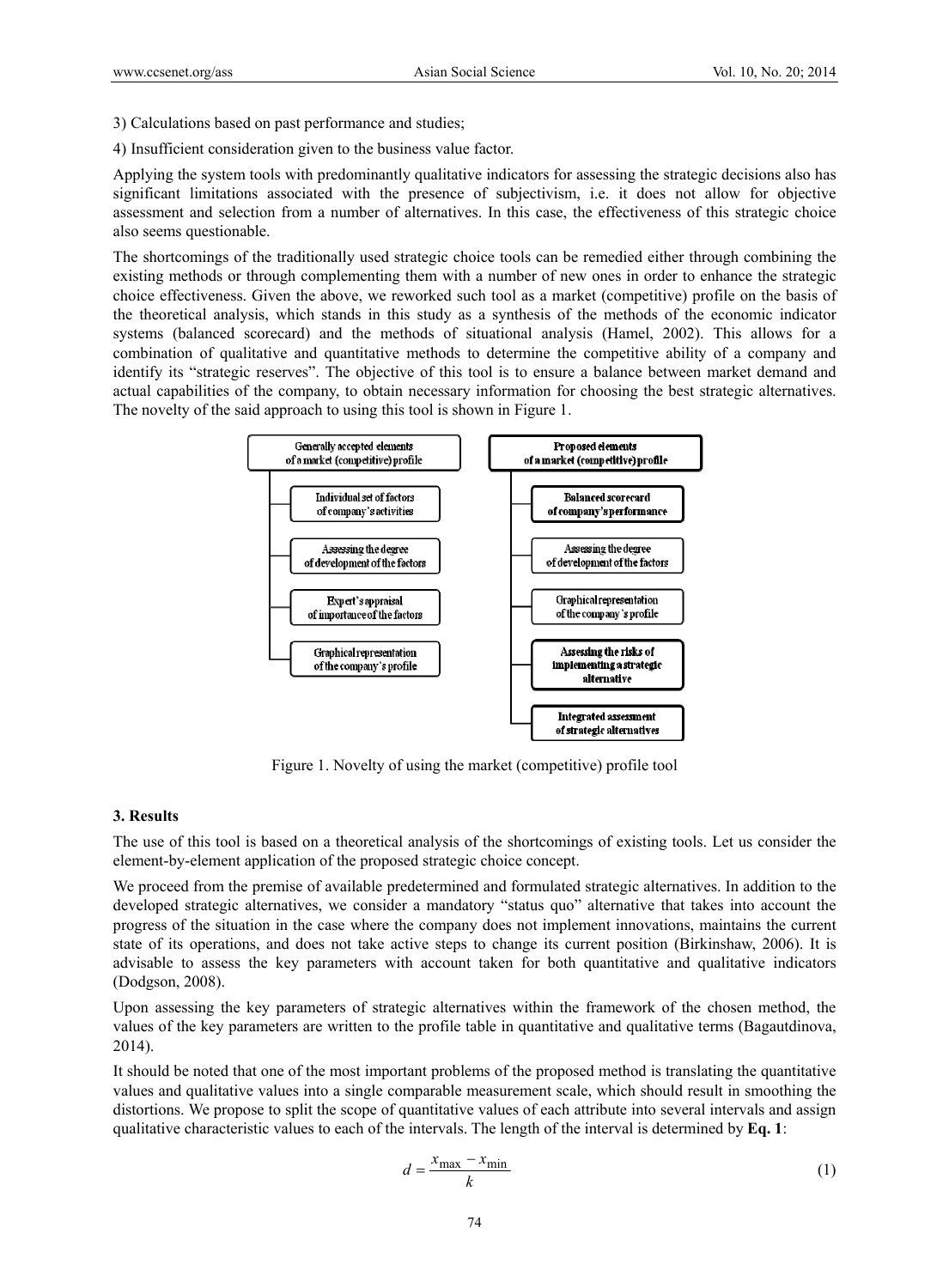Where:

*x* are values of an indicator;

*k* is a predetermined number of the qualitative levels.

The integral value of the market (competitive) profile, based on which the strategy is chosen, is calculated as a sum of the qualitative values of all indicators (**Eq. 2**):

$$
MCP = \sum m_i \tag{2}
$$

Let us consider the application of the interval group for each of the proposed indicators using the example of the chemical industry in the Russian Federation (Panasyuk, 2014). Within the interval group, the number of the qualitative levels  $k$  is assumed to be ten (Table 1). This number of the qualitative levels is generally accepted when applying the market (competitive) profile.

Table 1. Proposed interval scale for market (competitive) profile indicators using the chemical industry example

| No. | Indicator                              | $(x_{\min})$ | $(x_{\text{max}})$ | interval, d (when $k = 10$ ) |
|-----|----------------------------------------|--------------|--------------------|------------------------------|
| 1   | Market share                           | $0\%$        | 35%                | 3.5%                         |
| 2   | Gain in production                     | $0\%$        | 14%                | 1.4%                         |
| 3   | Return on assets                       | $0\%$        | 36%                | $3.6\%$                      |
| 4   | Labor productivity growth              | $0\%$        | 10%                | $1\%$                        |
| 5   | Cost to revenue rate                   | $0\%$        | 14.3%              | $1.4\%$                      |
| 6   | Product quality                        | $0\%$        | 80%                | 8%                           |
| 7   | Share of innovative products           | $0\%$        | 18%                | 1.8%                         |
| 8   | Investment into $R&D$                  | $0\%$        | 13%                | $1.3\%$                      |
| 7   | Growth in accounts receivable turnover | $0\%$        | $103.4\%$          | $10.3\%$                     |
| 8   | Growth in accounts payable turnover    | $0\%$        | 105.8%             | $10.5\%$                     |
| 9   | Quality of remuneration                | $\mathbf{0}$ | 160                | 16                           |

When building the matrix, the columns contain the key indicators of strategy factors, and the rows show the degree of indicator development along a 10-point scale, in accordance with Table 1.

The resulting matrix graphically marks the qualitative value points for each of the indicators. Next, we build a strategic alternative profile, which is a graph that includes the indicators' qualitative value points marked in the matrix.

As an example, we consider the market competitive profile of a Russian company in the chemical industry. The strategic alternatives developed for the company are shown in Table 2.

| <b>Strategy</b>                 | No.<br>Aggressive  |     | 1 No.<br>Development               |    | 2No.<br>Concentration                                                                                                                                                                                 |   | integration           |    | 3 No. 4 Vertical No. 5 Centered No. 6 Status<br>diversification quo |   |              |     |
|---------------------------------|--------------------|-----|------------------------------------|----|-------------------------------------------------------------------------------------------------------------------------------------------------------------------------------------------------------|---|-----------------------|----|---------------------------------------------------------------------|---|--------------|-----|
| <b>Task</b>                     | New<br>penetration |     | market Increase in<br>market share |    | Cost reduction                                                                                                                                                                                        |   | Securing<br>materials |    | raw Product quality Status<br>improvement                           |   | conservation | quo |
| <b>Strategic</b><br>alternative |                    |     |                                    |    | New facility Upgrade of Own production Construction of Introduction of Status quo<br>New facility liquid detergent of heat power toraw material new catalyzer conservation<br>production reduce costs |   | plant                 |    |                                                                     |   |              | quo |
| Value<br>indicators             | οf<br>n            | m n |                                    | m  | $\mathbf n$                                                                                                                                                                                           | m | n                     | m  | n                                                                   | m | $\mathsf{n}$ | m   |
| Market share                    | 25%                |     | 8 19%                              | 6  | 18%                                                                                                                                                                                                   | 6 | 22%                   | 7  | 18%                                                                 | 6 | 16%          | 5   |
| Gain<br>production              | $\rm{in}_{120\%}$  |     | 10 115%                            | 10 | 108%                                                                                                                                                                                                  | 6 | 118%                  | 10 | $114\%$                                                             |   | $10 \t104\%$ | 3   |
| return on assets $25\%$         |                    |     | 20%                                | 6  | $4\%$                                                                                                                                                                                                 | 2 | 30%                   | 9  | 15%                                                                 |   | $2\%$        |     |

Table 2. Indicators of the market (competitive) profile for a chemical sector company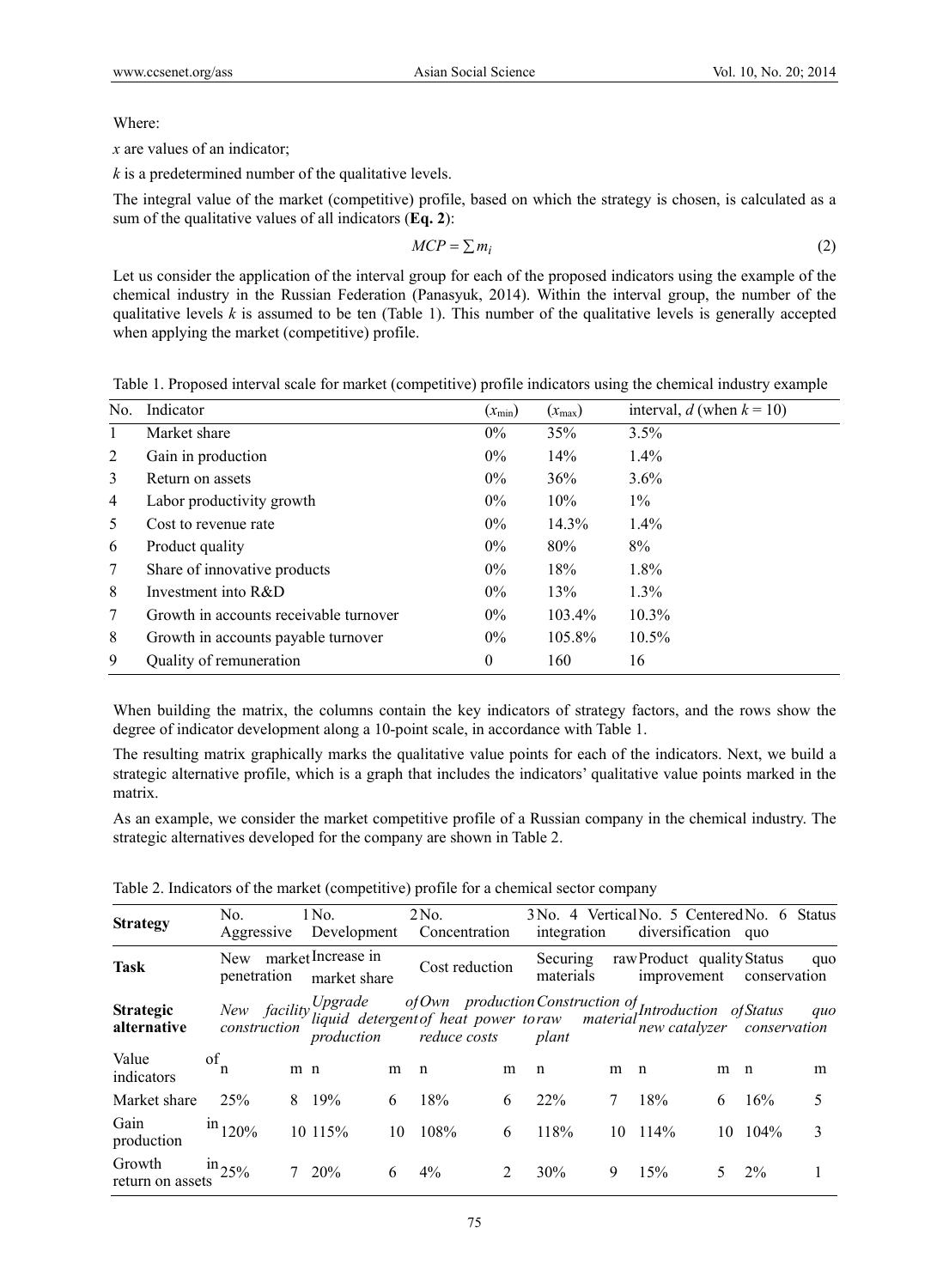| <b>Strategy</b>                              | No.                 | Aggressive   |                                      | 1 No.<br>2No.<br>Development |                                      |                | integration                          |    | 3 No. 4 Vertical No. 5 Centered No. 6 Status<br>diversification quo |    |                             |                |
|----------------------------------------------|---------------------|--------------|--------------------------------------|------------------------------|--------------------------------------|----------------|--------------------------------------|----|---------------------------------------------------------------------|----|-----------------------------|----------------|
|                                              |                     |              |                                      |                              |                                      | Concentration  |                                      |    |                                                                     |    |                             |                |
| Labor<br>productivity<br>growth              | 7%                  | 7            | 11%                                  | 10                           | 8%                                   | 8              | 6%                                   | 6  | 10%                                                                 | 10 | 5%                          | 5              |
| Cost to revenue $11\%$<br>rate               |                     | 8            | 9%                                   | 7                            | 8%                                   | 6              | 10%                                  | 8  | 9%                                                                  | 7  | 7%                          | 5              |
| Product quality leader                       | Regional<br>quality | 6            | Local<br>market<br>leader<br>quality | 5                            | Local<br>market<br>leader<br>quality | 5              | Local<br>market<br>leader<br>quality | 5  | Russian<br>market<br>leader<br>quality                              | 7  | Average<br>quality<br>level | 4              |
| Share<br>innovative<br>products              | of<br>15%           | 8            | 9%                                   | 5                            | 6%                                   | $\mathfrak{Z}$ | 12%                                  | 6  | 6%                                                                  | 3  | 4%                          | $\overline{2}$ |
| Investment into $8\%$<br>R&D                 |                     | 6            | $5\%$                                | 4                            | 4%                                   | 3              | 7%                                   | 5  | 5%                                                                  | 4  | 2%                          | $\overline{2}$ |
| Growth<br>accounts<br>receivable<br>turnover | in<br>131%          | 3            | 118%                                 | 2                            | 110%                                 | 1              | 136%                                 | 4  | 117%                                                                | 2  | 100%                        | 1              |
| Growth<br>accounts<br>payable<br>turnover    | in<br>124%          | 2            | 116%                                 | 2                            | 108%                                 | 1              | 132%                                 | 3  | 115%                                                                | 2  | 96%                         | $\mathbf{1}$   |
| Quality<br>remuneration                      | of $_{\rm 10}$      | $\mathbf{1}$ | 8                                    | 1                            | 5                                    | 1              | 9                                    | 1  | 8                                                                   | 1  | $\overline{4}$              | 1              |
| <b>Final value</b>                           |                     | 63           |                                      | 58                           |                                      | 42             |                                      | 64 |                                                                     | 57 |                             | 30             |

Optimal strategic alternatives will be shifted to the right side of the market (competitive) profile. The main criterion of effectiveness is the largest total amount of the qualitative values in the market (competitive) profile (**Eq. 2**) of strategic alternatives, which reflects the most efficient use of all factors (Khadiullina, 2014).

Subject to the development of a significant number of strategic alternatives as a further application of a market (competitive) profile, it is possible to use cluster analysis to determine the most appropriate and consistent strategic options. In this case, in order to determine the degree of closeness between the developed strategic alternatives, we suggest using the quality-normalized Manhattan distance (**Eq. 3**).

$$
W(k) = 1 - \frac{\sum_{i=1}^{m} \sum_{j=1}^{m} \sum_{k=1}^{m} |m_{ik} - m_{jk}|}{q * (q-1) * n * (k-1)}
$$
(3)

Where:

*q* is the number of rows in a matrix (number of strategic alternative indicators);

*n* is the number of columns (number of objects being compared);

*k* is the number of the specified quality levels (in accordance with the proposed interval scale  $k = 10$ );

*mij* is the qualitative value of the *i*-th indicator for the *j*-th strategic alternative.

Application of the Manhattan distance equation is related to the fact that any metric distance, including the most common Euclidean one, only has the lower (minimum) boundary, zero distance. The quality-normed Manhattan distance has both the lower zero boundary and the upper one, which is equal to unity. The degree of closeness between alternatives is determined using the following gradation as a scale:

| $W(k)=1$                | absolute closeness  |
|-------------------------|---------------------|
| $0.91 \leq W(k) < 1$    | excellent closeness |
| $0.81 \leq W(k) < 0.91$ | good closeness      |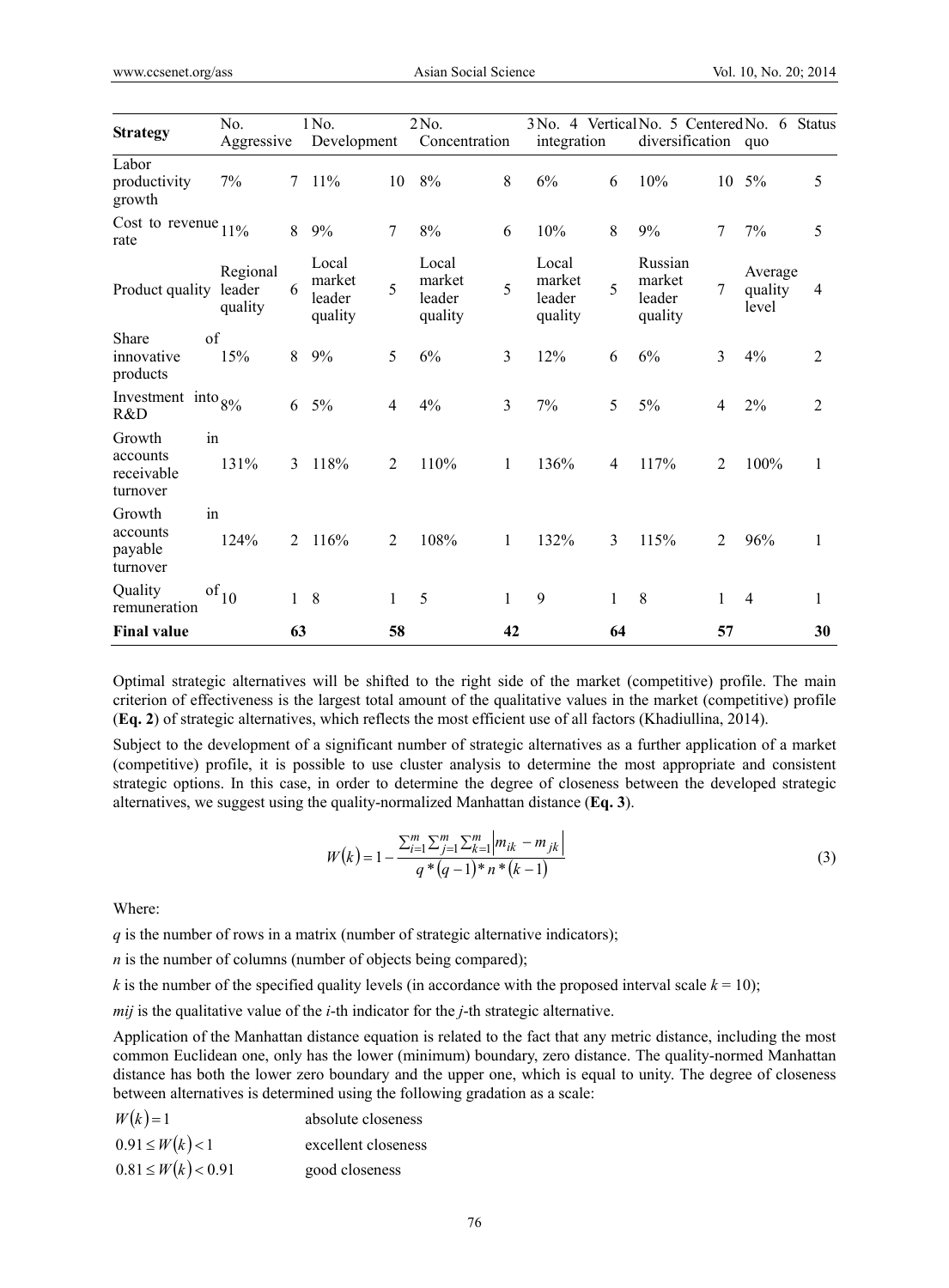$0.71 \leq W(k) < 0.81$  satisfactory closeness

 $W(k) \le 0.70$  poor closeness

The graphical representation of the profile is shown in Figure 2.



Figure 2. Market competitive profile of a chemical sector company

# **4. Discussion**

The proposed concept has the following advantages over the existing methods of assessing and selecting strategies: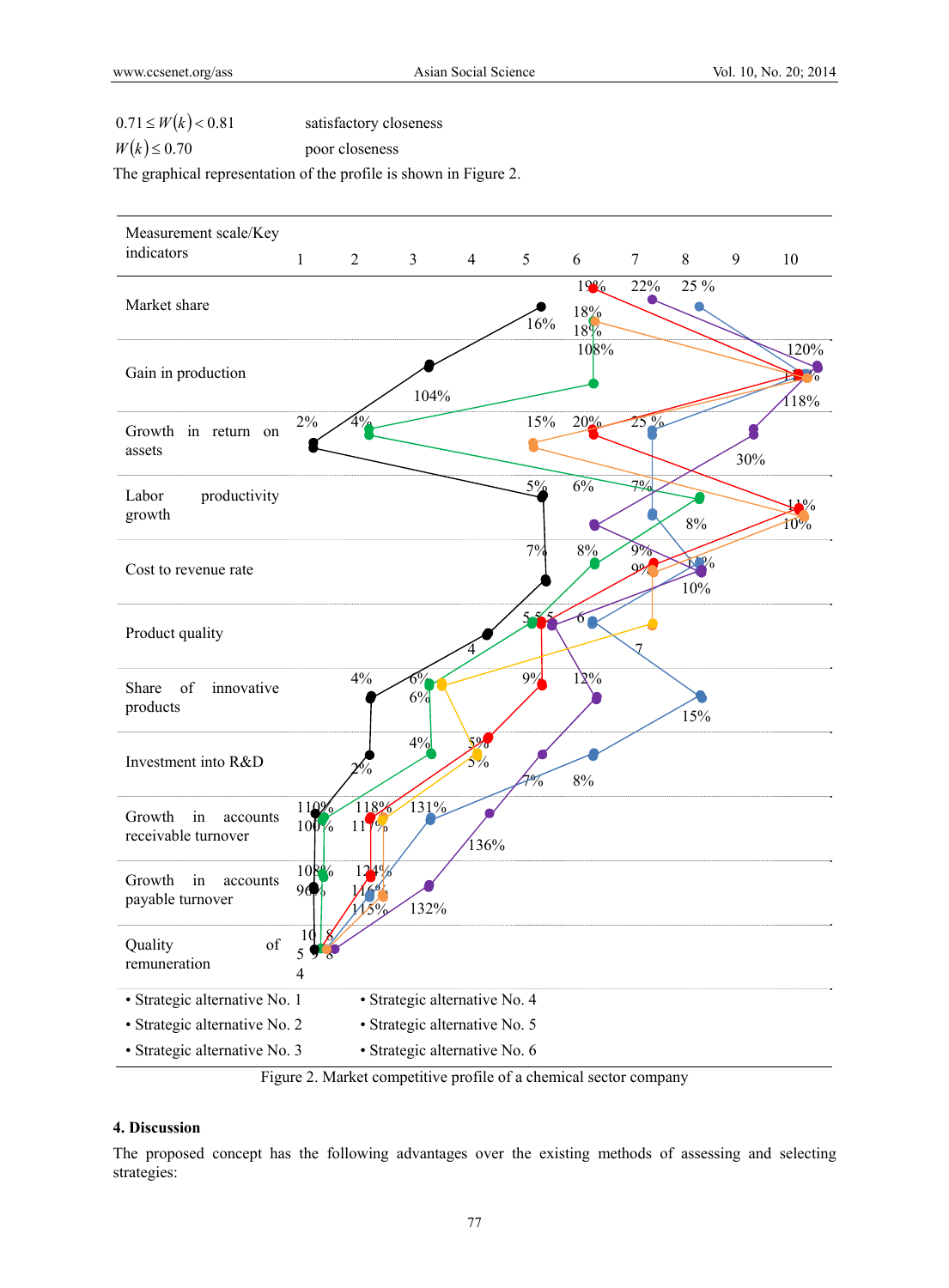1) Allowance for non-financial indicators in the assessment system;

2) The system of indicators is flexible and can be modified to reflect the specifics of the company and the economic situation;

3) Availability of a balanced, integrated assessment of the effectiveness of the strategic alternatives;

4) Use of both retrospective indicators and planned targets, with due account taken of the current trends in the evolution of internal and external environments;

5) The proposed concept enables the monitoring of strategic actions;

6) The strategy can be translated into specific measurable indicators to provide a feedback for assessing the results and implementing corrective actions.

It is also essential to note the following restrictions on the use of the strategic choice concept in question:

• This system of indicators is not unified. However, the proposed set of factors affecting the formation of strategic alternatives somehow eases this restriction;

• Restricted use of these indicators by public statistics and accounting services;

• Certain amount of subjectivity when assessing and selecting a strategy, since it implies the existence and processing of qualitative indicators.

The proposed methodology of making strategic choices by means of a market competition profile allows for answering the key questions in the process of assessing and selecting a strategy, inasmuch as one often has to contrast largely incomparable alternatives. To that end, the proposed concept provides synergy of the most proven elements of the existing methodological approaches and fills the existing gaps in organizing an effective system of strategic choices for industrial companies.

#### **5. Conclusion**

The proposed methodology of making strategic choices reflects such basic elements as the organization's strategic goals, strategic alternatives, assessment of the alternatives, and determines the restrictions in the case of eliminating a major element of strategic choice. As a rule, when choosing a strategy within the company's strategic objectives without regard to its analysis and assessment, one takes the risks that the chosen business strategy may turn out to be impracticable. In light of these approaches and in order to eliminate the said shortcomings to assessing the effectiveness and selecting strategies, we proposed and reworked a tool for the strategy assessment and selection, the market (competitive) profile, as a synergy between the methods of economic indicator systems and the methods of situational analysis.

The proposed methodology of making strategic choices allowed us to compare the developed strategic alternatives, assess their effectiveness and to select the most effective strategy with due allowance for the risks in its implementation. The main advantage of this method consists in a more diversified account of the main factors affecting a company. The proposed managerial strategic choice concept brings together a large number of indicators that display the results of the whole system; it draws attention to the gaps between the reference and the actual performance indicators; it allows one to focus on a comparison with the best results rather than on isolated indicators; that is, it provides an opportunity to assess the effectiveness of the company's standing in terms of market and competition, can increase the level of substantiating prospective decisions and their implications, eliminate gaps and underestimations of innovative factors in strategic alternatives, identify strategic levers and breaks, and provide overall assessment of the effectiveness and monitoring of the chosen strategy implementation.

## **References**

Aaker, D. A. (2007). *Strategic market management* (7th ed.). St. Petersburg: Piter.

- Andrews, K. R. (1987). *The concept of corporate strategy*. Homewood IL: Dow Jones-Irwin. (Original work published 3th).
- Bagautdinova, N., Nayda, A., Hayrullin, B., & Arzhantseva, N. (2014). Behaviour of Households on Financial Investments Market. *Mediterranean Journal of Social Sciences, 5*(12), 103-106.

Birkinshaw, J., & Mol, M. (2006). *How Management Innovation Happens*. MIT: Sloan Management Review.

Dodgson, M., Gann, D., & Salter, A. (2008). *The Management of Technological Innovation: Strategy and Practice*. Oxford: Oxford University Press. (Original work published 2th).

Drucker, P. (2001). *Effective Management: Economic Problems and Optimal Solutions*. Moscow: Fair-Press.